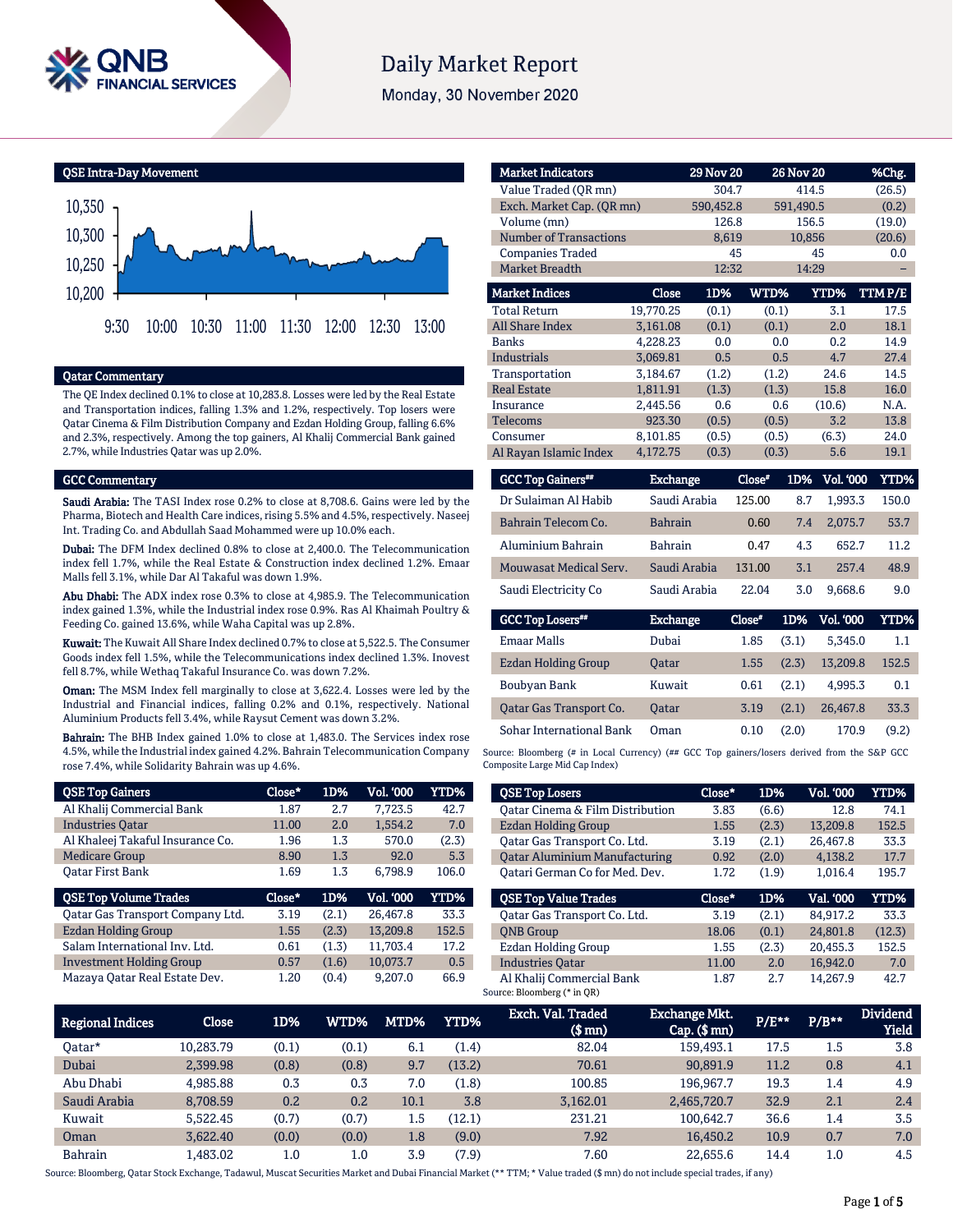### Qatar Market Commentary

- The QE Index declined 0.1% to close at 10,283.8. The Real Estate and Transportation indices led the losses. The index fell on the back of selling pressure from Qatari and Arab shareholders despite buying support from GCC and Foreign shareholders.
- Qatar Cinema & Film Distribution Company and Ezdan Holding Group were the top losers, falling 6.6% and 2.3%, respectively. Among the top gainers, Al Khalij Commercial Bank gained 2.7%, while Industries Qatar was up 2.0%.
- Volume of shares traded on Sunday fell by 19.0% to 126.8mn from 156.5mn on Thursday. Further, as compared to the 30-day moving average of 234.4mn, volume for the day was 45.9% lower. Qatar Gas Transport Company Limited and Ezdan Holding Group were the most active stocks, contributing 20.9% and 10.4% to the total volume, respectively.

| <b>Overall Activity</b>        | Buy %* | Sell %* | Net (QR)         |
|--------------------------------|--------|---------|------------------|
| Oatari Individuals             | 36.30% | 37.80%  | (4,586,323.9)    |
| <b>Oatari Institutions</b>     | 16.19% | 20.12%  | (11, 973, 090.3) |
| Oatari                         | 52.49% | 57.92%  | (16,559,414.2)   |
| <b>GCC</b> Individuals         | 1.16%  | 1.45%   | (903, 485.8)     |
| <b>GCC</b> Institutions        | 9.05%  | 4.50%   | 13,885,990.4     |
| <b>GCC</b>                     | 10.21% | 5.95%   | 12,982,504.6     |
| Arab Individuals               | 12.74% | 13.34%  | (1,856,180.8)    |
| Arab                           | 12.74% | 13.34%  | (1,856,180.8)    |
| Foreigners Individuals         | 4.18%  | 3.57%   | 1,836,058.7      |
| <b>Foreigners Institutions</b> | 20.39% | 19.21%  | 3,597,031.8      |
| <b>Foreigners</b>              | 24.57% | 22.79%  | 5,433,090.4      |

Source: Qatar Stock Exchange (\*as a % of traded value)

### News

### Qatar

- Barwa Real Estate Group confirms Abdullah Jubara Al-Rumaihi as group CEO – Barwa Real Estate Group's board of directors has confirmed Abdullah bin Jubara Al-Rumaihi as group CEO, it was announced yesterday. Al-Rumaihi is one of the prominent Qataris who worked to serve the group and achieve its goals and values, and his confirmation reflects the extent of his loyalty to the group and his commitment to its principles. Al-Rumaihi held several administrative positions during his career, the most recent of which was his assumption of acting CEO of the group since last April. He was also CEO of Waseef Company, and worked as director of the Internal Audit Department, in addition to his main role in establishing many of the group's subsidiaries. (Gulf-times.com)
- Logistics sector contributes QR7.8bn to Qatar's GDP Qatar's logistics sector witnessed a remarkable growth over the last one decade, and its contributions to gross domestic product (GDP) more than doubled in less than 10 years to QR7.8bn in September 2019 which stood at QR3.1bn in June 2011, said a senior official of PwC. Qatar has been investing heavily in developing key infrastructure facilities, including logistics parks, a wide network of roads, expressway, world-class sea port and airport, and many other sectors, which have started bearing fruits and attracting huge investments in several other sectors of the economy. "Qatar has invested heavily in building and upgrading its infrastructure over the past 10-15 years. That included a state-of-the-art port, modern airport, expansive network of highways, Qatar Free Zones, and Industrial Cities and Logistics parks being developed by Manateq (Economic Zones Company-Qatar). In September 2019, logistics contributed QR7.8bn to Qatar's GDP as compared to QR3.1bn back in June 2011," Bashar El Jawahari, Partner PwC said. El Jawahari added, "Infrastructure and logistics are typically enablers of economic

growth as they facilitate the integration of Qatar economy into the economies of the world. They allow for the efficient exchange of raw materials and manufactured goods between Qatar and the rest of the world. Among the many components of trade costs are transportation, distribution and logistics costs." Manateq, the sate-owned company, which is currently focusing on the development of its various logistic parks, recently launched new plot leases in its Birkat Al Awamer Logistics Park, designed for investors. The 9.4mn square meters park - one of five logistics projects being developed and overseen by Manateq (Al Wukair, Aba Saleel, Al Wakra, Jery Al Samur, and Birkat Al Awamer) - is designed to appeal to companies wanting to build their own facilities through providing them comprehensive solutions that will allow them to build warehouses or workshops, commercial showrooms, offices, and staff accommodation all in one piece of land. (Peninsula Qatar)

 Al-Jaida: Qatar is a destination of choice for global investors – The Qatar Financial Centre (QFC) hosted a webinar entitled, 'Strategic Risk Management – Factors to Consider When Investing in and out of Qatar,' to give global investors expert advice on mitigating risks when investing in Qatar and other international markets. The event also explored the critical considerations before investing in Qatar and markets worldwide, the associated risks that can come with these investments, and how to mitigate them. In his opening remarks, QFC's CEO, Yousuf Mohamed Al-Jaida, highlighted the conduciveness of Qatar's business ecosystem and the range of facilities available for international investors to join the country's burgeoning market with minimal risks. Delivered in four distinct focus areas, the panel of experts presented the contributions of the private sector to Qatar's economic growth and the investment opportunities in Qatari listed companies. They also provided an overview legal perspective of what investors want and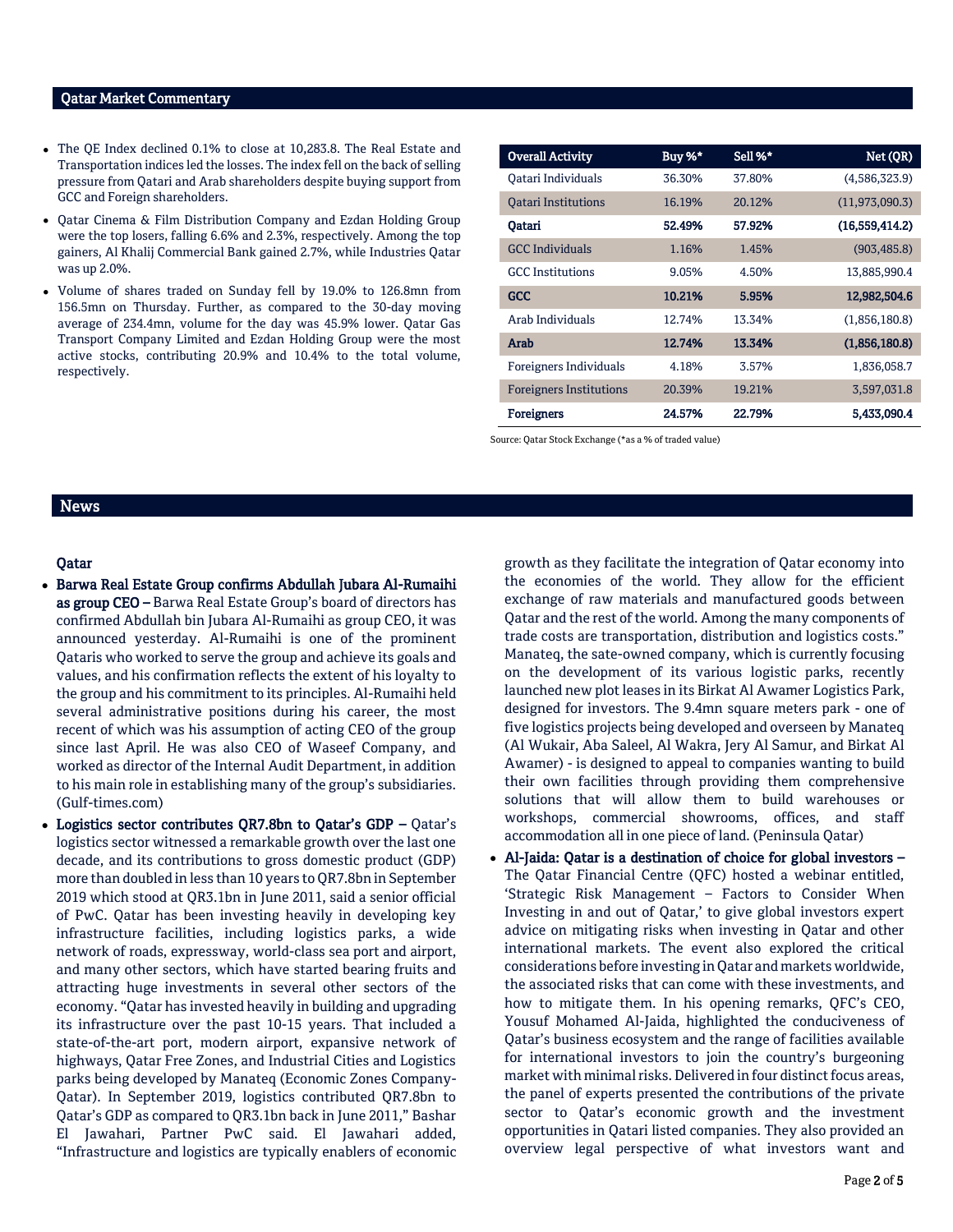discussed the geopolitical and currency risks for Qatari investors. Al-Jaida added, "Qatar's robust economy, positive global economic ratings and competitive investment benefits have made the country a destination of choice for global investors. Our ecosystem offers extraordinary support to international investors to venture into the local market and launch from here. Combined with the ongoing legal and investment reforms, our business infrastructure and the array of competitive benefits are ideal for business growth and help investors easily and perfectly navigate the local market." (Gulftimes.com)

 Business executive forecasts optimism for Qatar in 2021 – Having achieved a very rapid recovery process during the pandemic, complemented by reports of COVID-19 vaccines arriving in the country, Qatar is expected to have a prosperous economy in 2021, according to a top business executive. Qatar's health sector is very robust, said Mohamed Althaf, Director of LuLu Hypermarket, who noted that the country was able to flatten the curve, and that authorities were able to maintain a low mortality rate in the fight against COVID-19. "Qatar would be able to export more agriculture products. If you look at the tremendous progress Qatar has achieved in the last four years, we have almost reached near self-sufficiency in everything. If you look at Qatar's dairy production, it is almost 100%, and now Qatar has some exportable surplus," Althaf told Gulf Times. (Gulf-times.com)

### International

- Britain expects 'very significant' week for Brexit talks as clock ticks down – Britain and the European Union (EU) are heading into a "very significant" week, British Foreign Minister, Dominic Raab said on Sunday, as talks over a trade deal enter their final days with serious differences yet to be resolved. EU negotiator, Michel Barnier told reporters in London that "works continue, even on Sunday" on his way to a negotiating session, as both sides look for a deal to prevent disruption to almost \$1tn of trade at the end of December. "This is a very significant week, the last real major week, subject to any further postponement... we're down to really two basic issues," Raab told the BBC. Despite missing several self-imposed deadlines, the negotiations have failed to bridge differences on competition policy and the distribution of fishing rights. (Reuters)
- Germany smashes debt rule with €180bn in borrowing Germany, traditionally hostile to government borrowing, will take on €180bn in new debt in 2021 as it grapples with the economic fallout from the coronavirus crisis, according to a draft budget agreed Friday. After 17 hours of discussion, the parliamentary finance committee approved a total of €179.8bn of new debt for next year, according to a final document seen by AFP. The agreement further shatters Germany's constitutionally enshrined debt brake rule, with public spending now nearly €500bn, as the government continues to support the economy through the health crisis. Borrowing in Europe's largest economy will be nearly €84bn more than the finance ministry forecast in September, before the arrival of a damaging second wave of COVID-19. Chancellor, Angela Merkel announced tough new measures for November that closed restaurants, bars, as well as the tourism, leisure and cultural industries. Earlier this week, Merkel announced the extension of these measures

through January unless coronavirus case numbers come down dramatically. (Qatar Tribune)

- HDE: More than half of German retailers pessimistic about Christmas – More than half of German retailers expect fewer customers and falling sales over the crucial Christmas period, according to a survey of 550 companies by the German Retail Association (HDE). "The prospects for Christmas business in this coronavirus year are worryingly poor, especially for many innercity retailers and especially the fashion houses," HDE Managing Director, Stefan Genth said on Sunday. Around 52% of companies expect significant losses in sales and customers after the extension of the country's partial lockdown into December, the survey found, with 62% of retailers surveyed pessimistic about the further course of Christmas business. "November and December are normally the strongest months of the year in terms of sales for many retailers. If these sales are now lost, many businesses will be in trouble". The survey found that 38% of the retail companies overall and 45% of inner-city retailers see their existence threatened. Retailers selling household goods, DIY supplies, furnishings and food, however, are reporting satisfactory to very good business, HDE said, while online sales are expected to rise by a third compared to the previous year. Overall, the HDE retail association expects sales for November and December to rise by 1.2% this year to just under \$124bn. (Reuters)
- Japan October industrial output rises 3.8% MoM Japan's industrial output rose 3.8% in October from the previous month, government data showed on Monday, as factory activity extended its recovery from the coronavirus pandemic. Output rose for the fifth straight month and compared with a median forecast for a 2.1% increase in a Reuters poll, the data showed. Manufacturers surveyed by the Ministry of Economy, Trade and Industry expect output to increase 2.7% in November and decline 2.4% in December, the data showed. (Reuters)
- China's November factory activity expands at fastest pace in over 3 years – China's November factory activity expanded at the fastest pace since September 2017, keeping the country's economic recovery from the coronavirus crisis solidly on track. The official manufacturing Purchasing Manager's Index (PMI) rose to 52.1 in November from 51.4 in October, data from the national Bureau of Statistics (NBS) showed on Monday, remaining above the 50-point mark that separates growth from contraction. Analysts had expected it to rise slightly to 51.5. China's vast industrial sector is steadily returning to prepandemic levels as pent-up demand, stimulus-driven infrastructure expansion and resilient exports propel a recovery. Industrial output rose more than expected in October, while retail demand continues to rebound. (Reuters)
- Growth in China's services sector accelerates in November Activity in China's services sector expanded at a faster pace in November, official data showed on Monday, as demand continues to recover from the coronavirus-induced slump. The official non-manufacturing Purchasing Managers' Index (PMI) rose to 56.4 from 56.2 in October, data from the National Bureau of Statistics (NBS) showed. The 50-point mark separates growth from contraction on a monthly basis. China's services sector, which includes many smaller, private companies, had been slower to recover from the health crisis than manufacturing, but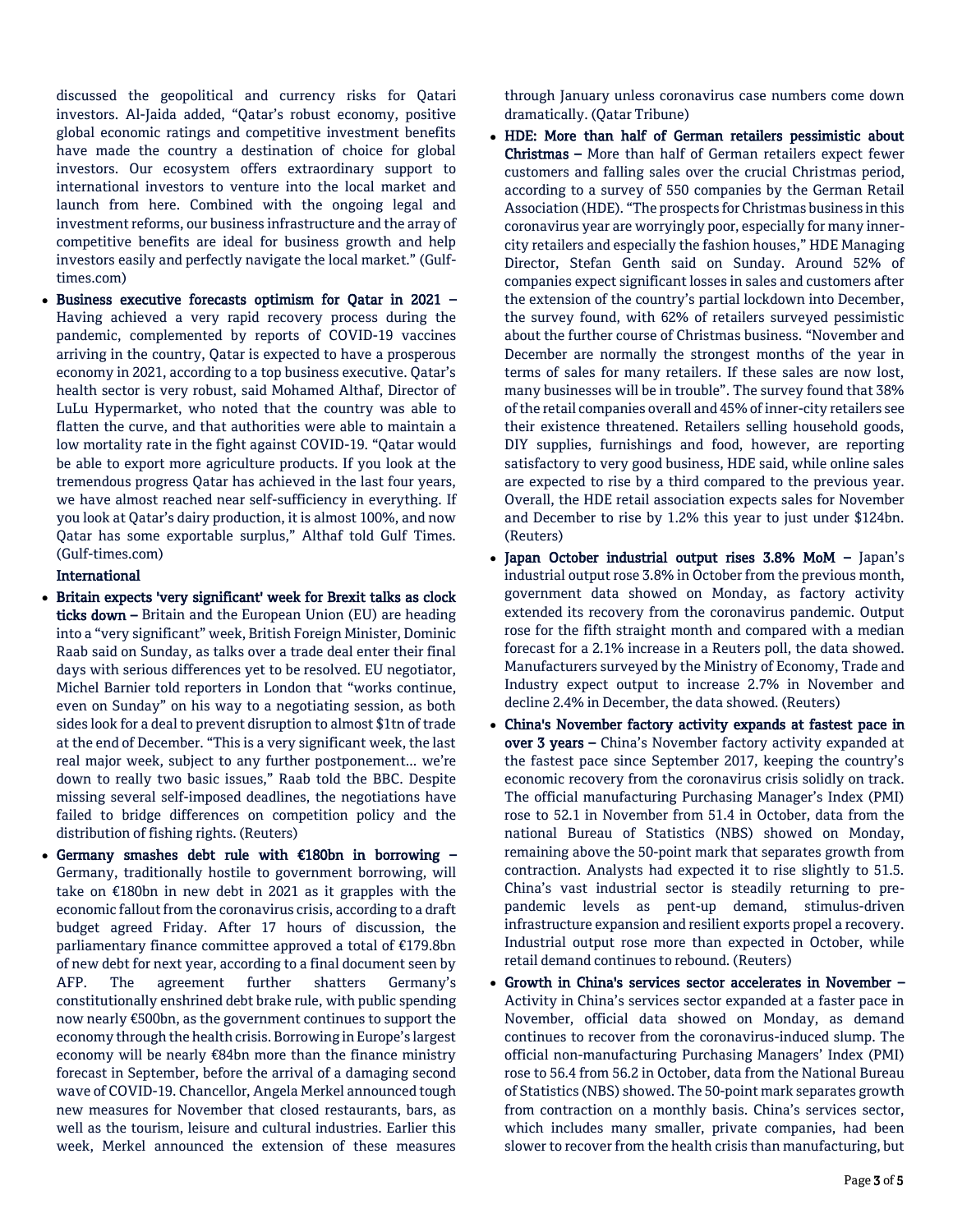consumption stepped up in the third quarter. The official November composite PMI, which includes both manufacturing and services activity, rose to 55.7 from October's 55.3. (Reuters) Regional

- OPEC+ yet to find compromise on oil policy for 2021, say sources – OPEC and allies led by Russia have yet to find a consensus on oil output policy for 2021, after an initial round of talks on Sunday and ahead of crucial meetings on Monday and Tuesday, four OPEC+ sources told Reuters. OPEC+, a grouping comprising members of the of OPEC, plus Russia and others, had been due to ease production cuts from January 2021, but a second coronavirus wave has reduced demand for fuel around the world. OPEC+ is now considering rolling over existing cuts of 7.7mn bpd, or around 8% of global demand, into the first months of 2021, sources have said. Preliminary consultations on Sunday between the key ministers, including from OPEC's leader Saudi Arabia and Russia, had not reached a compromise on the duration of the rollover. Sources have said talks were now focusing on extending cuts by three to four months, or on a gradual increase in output. Ideas of deeper cuts or a six-month rollover were much less likely, the sources said. "There is no consensus as yet," one of the four sources said. A second source said: "There are many different ideas on the table... Also, a gradual increase (in production)." (Reuters)
- Saudi foreign assets at \$446.6bn in October compared to \$447.6bn September - Saudi Arabia's foreign assets fell to \$446.6bn in October, from \$447.6bn in September, central bank data showed on Sunday. Reserves stood at \$489.23bn in October 2019, the data showed. (Reuters)
- Saudi Central Bank extends pandemic loan support into next year – The Saudi Central Bank has extended a loan deferral program to help small businesses cope with the fallout of the coronavirus pandemic until the end of the first quarter next year. The monetary authority said in a statement Sunday that the plan has impacted over SR77bn of loans and the extension was taken to help support economic growth. Announced in March as one of the Kingdom's first responses to the economic costs of the health emergency, the measures have already been prolonged and were due to expire in December. The central bank has been at the forefront of the Kingdom's efforts to protect the economy at a time when the government is set to cut spending in order to stop the budget deficit from widening. Last week, the Saudi central bank's mandate was broadened to formally include promoting economic growth, partly in recognition of the role it was already playing. In the neighboring UAE, the Central Bank extended similar stimulus measures through June 2021. (Bloomberg)
- Dubai cuts fuel surcharge to bring down customer power, water bills – Dubai will reduce a fuel surcharge on customer electricity and water bills from December 1, citing savings made by including renewable sources in its energy mix, Dubai media office said. Dubai, one of the UAE's seven Emirates, aims to provide 75% of its energy capacity from clean energy sources by 2050, the statement said. The fuel surcharge for electricity will be 5 fils per kilowatt hour, down from 6.5 fils. The surcharge for water will become 0.4 fils per gallon, instead of 0.6 fils previously. (Reuters)
- ADIB Securities reports strong US share trading amid market volatility – ADIB Securities, a Shari'ah compliant brokerage firm in the UAE and a wholly-owned subsidiary of Abu Dhabi Islamic Bank, reported strong transaction volumes on its US trading platform during the first nine months of 2020 compared to the same period of 2019, despite the most volatile periods in international stock market history. Over the last ten months, ADIB Securities has quadrupled its customer-base for those trading US stocks; and which has helped it triple its revenue in 2020 for the US desk. Favorite shares being traded by customers include: Tesla, Microsoft, Pfizer, Facebook, Nike etc. (Zawya)
- Kuwait says oil market 'on the road to rebalancing' due to OPEC+ – Kuwait Minister of Oil, Khaled Ali Al-Fadhel will participate in OPEC meeting scheduled for November 30 and meeting for OPEC+ countries scheduled for December 1, according to the country's oil ministry. Kuwait "continues its cooperation and full commitment to reduce production levels according to the quota" set by OPEC. "Al-Fadhel appreciated the efforts of OPEC and producing countries from outside it to restore balance to the oil market, which would benefit the exporting and consuming countries alike, and the global oil industry." (Bloomberg)
- Boubyan Bank obtains approval to issue up to \$500mn in Sukuk – Boubyan Bank has obtained approval from Kuwait's Capital Markets Authority to issue AT1 Sukuk of as much as \$500mn or its equivalent in other currencies. The lender will draft prospectus if it decides to offer the Sukuk. (Bloomberg)
- Sohar International concludes \$100mn loan syndication Sohar International has recently concluded a \$100mn syndication, which is considered a landmark transaction for the bank as it defied the odds of depressed market conditions, tight global liquidity, and a reduced market appetite. It also cemented the bank as a leading local bank by leveraging on its financial relationships with partner banks, locally, regionally, and internationally, to close a successful funding proposition at competitive pricing and favorable terms. In this, Sohar International had mandated United Arab Emirates based Mashreqbank, on its behalf, to lead and arrange the syndication. (Zawya)
- Oman resumes issuance of work visa, UAE reviews visa policies – Oman resumed issuing work visas while their tourist counterparts remain suspended, Times of Oman reported. The UAE suspended issuing visas to some nationalities depending on their country's response to the pandemic, The National reported citing sources. (Bloomberg)